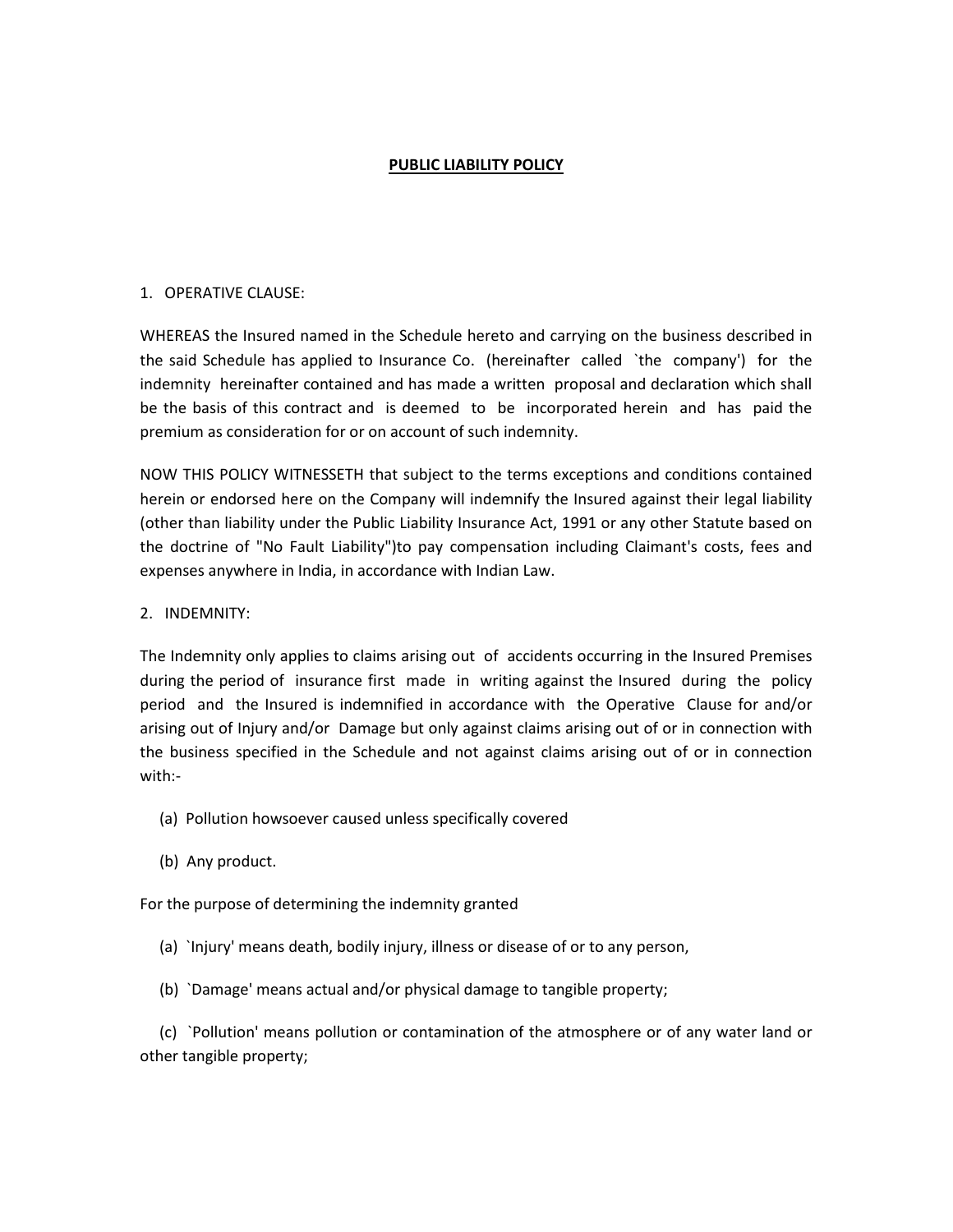(d) `Product' means any tangible property after it has left the custody or control of the Insured, which has been designed, specified, formulated, manufactured, constructed, installed, sold, supplied, distributed, treated, serviced, altered or repaired by or on behalf of the Insured but shall not mean food and beverages supplied by or on behalf of the Insured primarily to the Insured's employees as a staff benefit.

 (e) `Policy Period' means the period commencing from effective date and hour as shown in the Policy Schedule and terminating at midnight on the expiry date as shown in the Policy Schedule.

 (f) `Period of Insurance' means the period commencing from the retroactive date and terminating on the expiry date as shown in the Policy Schedule.

 (g) `Accident' means a fortuitous event or circumstance which is sudden, unexpected and unintentional including resultant continuous, intermittent or repeated exposure arising out of the same fortuitous event or circumstance.

 (h) `Premises' shall be deemed to include pipelines running outside the premises for discharge of treated effluents at a disposal point situated within a distance one kilometer from the premises.

#### 3. (a) NOTIFICATION EXTENSION CLAUSE :

 Should the Insured notify the Company during the Policy period in accordance with General Condition 9.1 of any specific event or circumstance which the Company accepts may give rise to a claim or claims which form the subject of indemnity by this policy, then the acceptance of such notification means that the Company will deal with such claim or claims as if they had first been made against the Insured during the Policy period. The extension under this Clause will be subject to the maximum time limit laid down under the Indian Limitation Act in force from time to time.

#### (b) EXTENDED CLAIM REPORTING CLAUSE:

 In the event of non-renewal or cancellation of this Policy, either by the Company or by the Insured, the Company will allow a time limit not exceeding 90 days from the date of expiry or cancellation of the policy provided no insurance is in force during this extended reporting period for the same interest, for notification of claims for accidents which had taken place during the period of insurance but could not be made during the policy period, provided, however, all claims made during the extended reporting period shall be handled as if they were made on the last day of the expiring Policy period and are subject to the limits of indemnity and the terms, conditions and exceptions of the policy.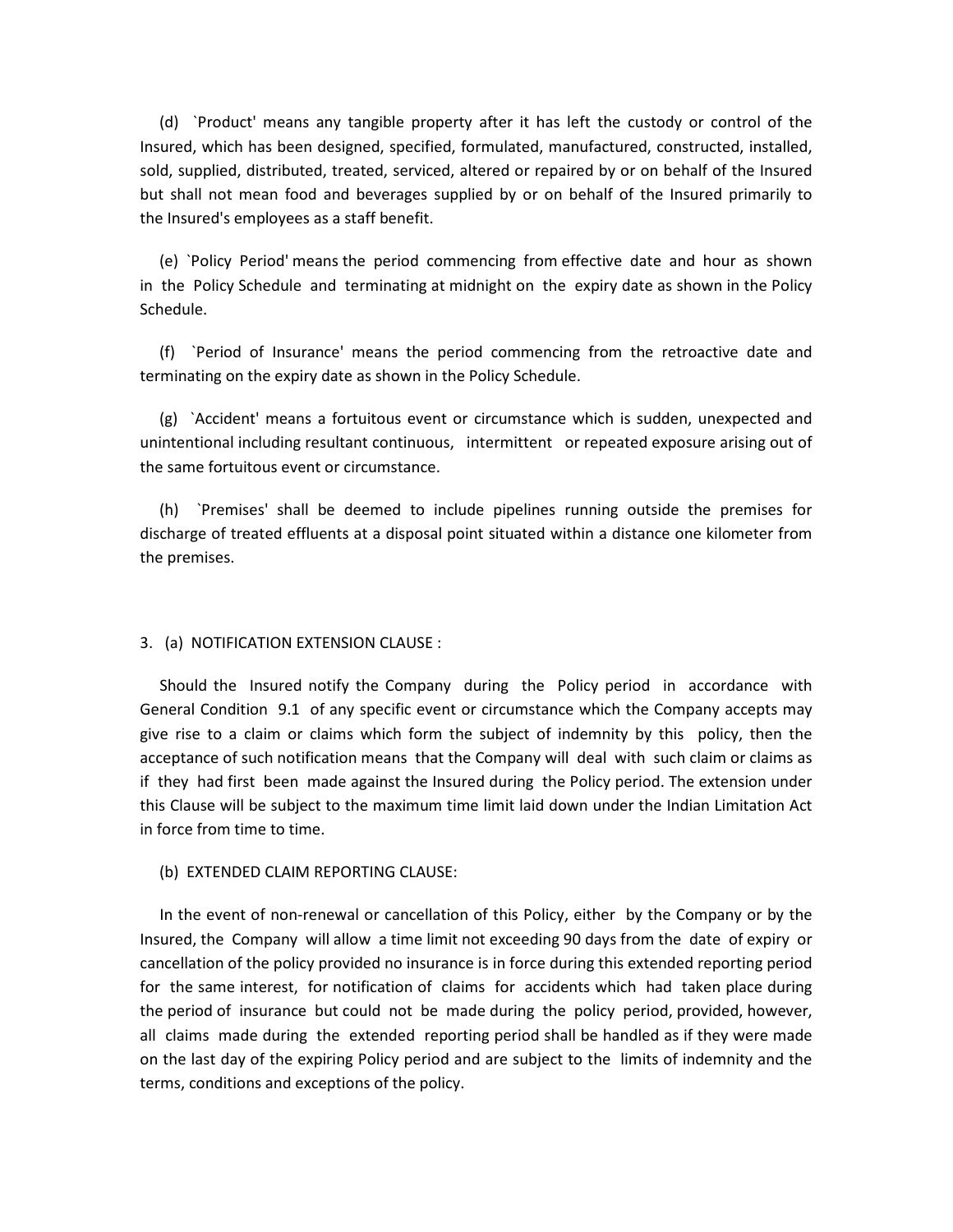#### 4. INDEMNITY TO OTHERS:

The indemnity granted extends to;

 4.1 officials of the Insured in their business capacity arising out of the performance of their business or in their private capacity arising out of their temporary engagement of the Insured's employees;

 4.2 The Officers, Committees and members of the Insured's canteen, social, sports, medical, fire fighting and welfare organisation in their respective capacities as such;

 4.3 the personal representatives of the estate of any person who would otherwise be indemnified by this Policy but only in respect of liability incurred by such person. Provided always that all such persons or parties shall observe, fulfill and be subject to the terms, conditions and exclusions of this Policy as though they were the Insured.

#### 5. CROSS LIABILITIES:

Each person or party indemnified is separately indemnified in respect of claims made against any of they by any other person or party (other than the named Insured) subject to Company's total liability not exceeding the limits of indemnity stated in the Schedule of the Policy.

#### 6. DEFENCE COSTS:

 The Company will pay all costs, fees and expenses incurred with their prior consent in the investigation, defense or settlement of any claim made against the Insured and the costs of representation at any inquest, inquiry or other proceedings in respect of matters which have a direct relevance to any claim made or which might be made against the Insured, provided such claim or claims are the subject of indemnity by the Policy whether liability ultimately attaches to the policy or not. Such costs, fees and expenses are called `Defence Costs'.

#### 7. INDEMNITY LIMITS:

 Company's total liability to pay compensation, Claimant's costs, fees and expenses and defence costs shall not exceed the Indemnity limit stated in the Schedule. Indemnity Limit applies to any one claim or series of claims arising from one originating cause. Indemnity Limit shall represent the total amount of Company's Liability during the Policy period.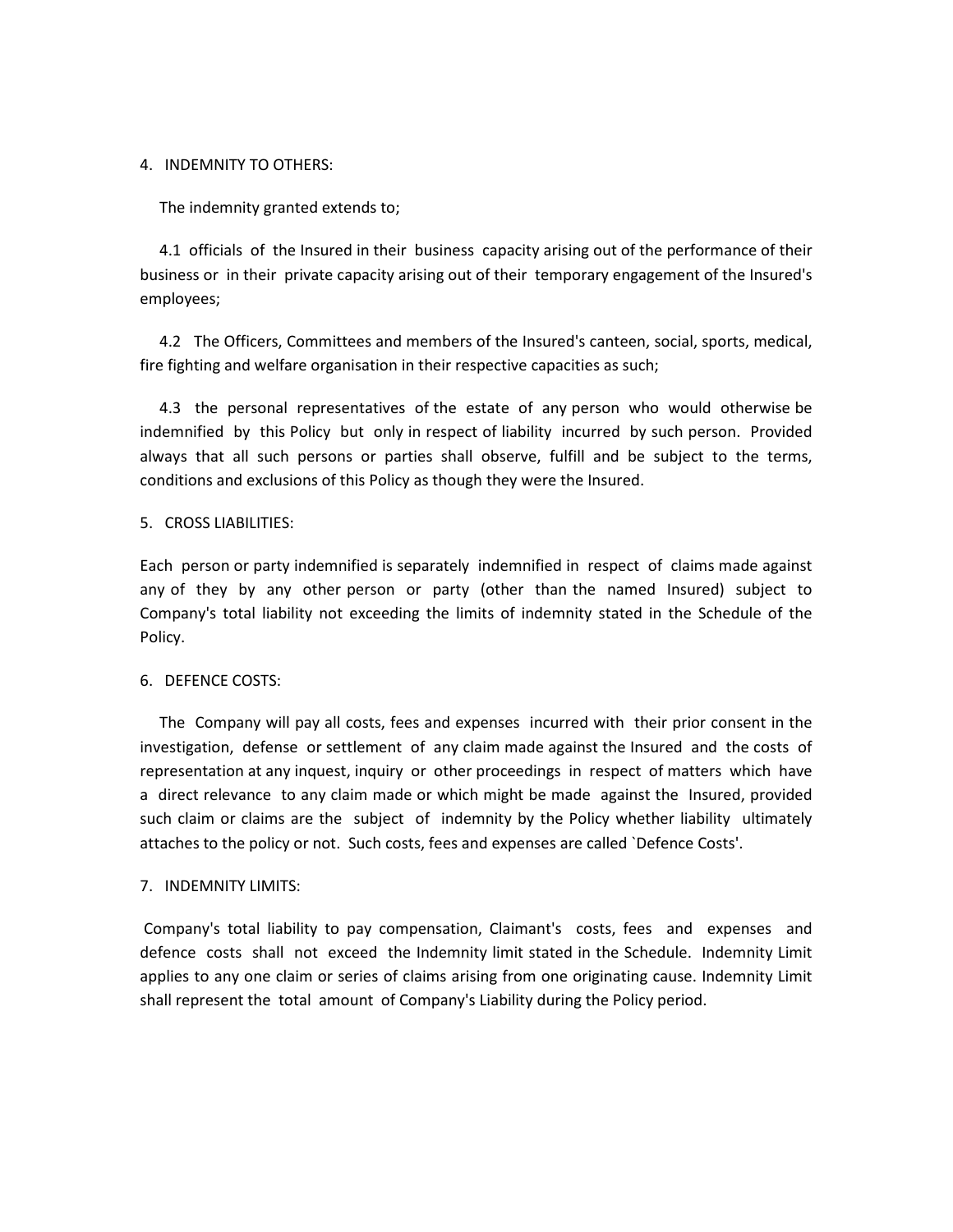### 7.1 CLAIM SERIES CLAUSE:

For the purpose of this policy where a series of and/or several bodily injuries and/or property damages are attributable directly or indirectly to the same cause all such bodily injuries and/or property damages shall be added together and all such bodily injuries and/or property damages shall be treated as one claim and such claim shall be deemed to have been made at the point in time when the first of the claims was made in writing. There shall, however, be no coverage for claims made arising from one specific cause which are made later than 3 years after the first claim of the series.

# 7.2 COMPULSORY EXCESS:

The Insured shall bear as Compulsory Excess the amount or percentage of the limit of indemnity per any one accident so stipulated in the Schedule attached to the policy. This Compulsory Excess shall be applicable to both(a) death/bodily injury and (b) property damage, inclusive of defence cost arising out of any one accident. The Company's liability shall attach for the claim in excess of such Compulsory Excess (and Voluntary Excess, if any, opted by the Insured).

# 7.3 VOLUNTARY EXCESS:

In the event of the insured opting, the policy shall be subject to a voluntary excess as mentioned in the schedule. This voluntary excess shall be applicable to both(a) death/bodily injury claims and (b) property damage claims inclusive of defence costs arising out of any one accident. The Company's Liability shall attach for the claims in excess of such compulsory and voluntary excess.

# 8. EXCLUSIONS

This Policy does not cover liability

8.1 assumed by the Insured by agreement and which would not have attached in the absence of such agreement.

8.2 arising out of earthquake, earth-tremor, volcanic eruption, flood, storm, tempest, typhoon, hurricane, tornado, cyclone or other similar convulsions of nature and atmospheric disturbance.

8.3 arising out of deliberate, willful or intentional non-compliance of any statutory provision.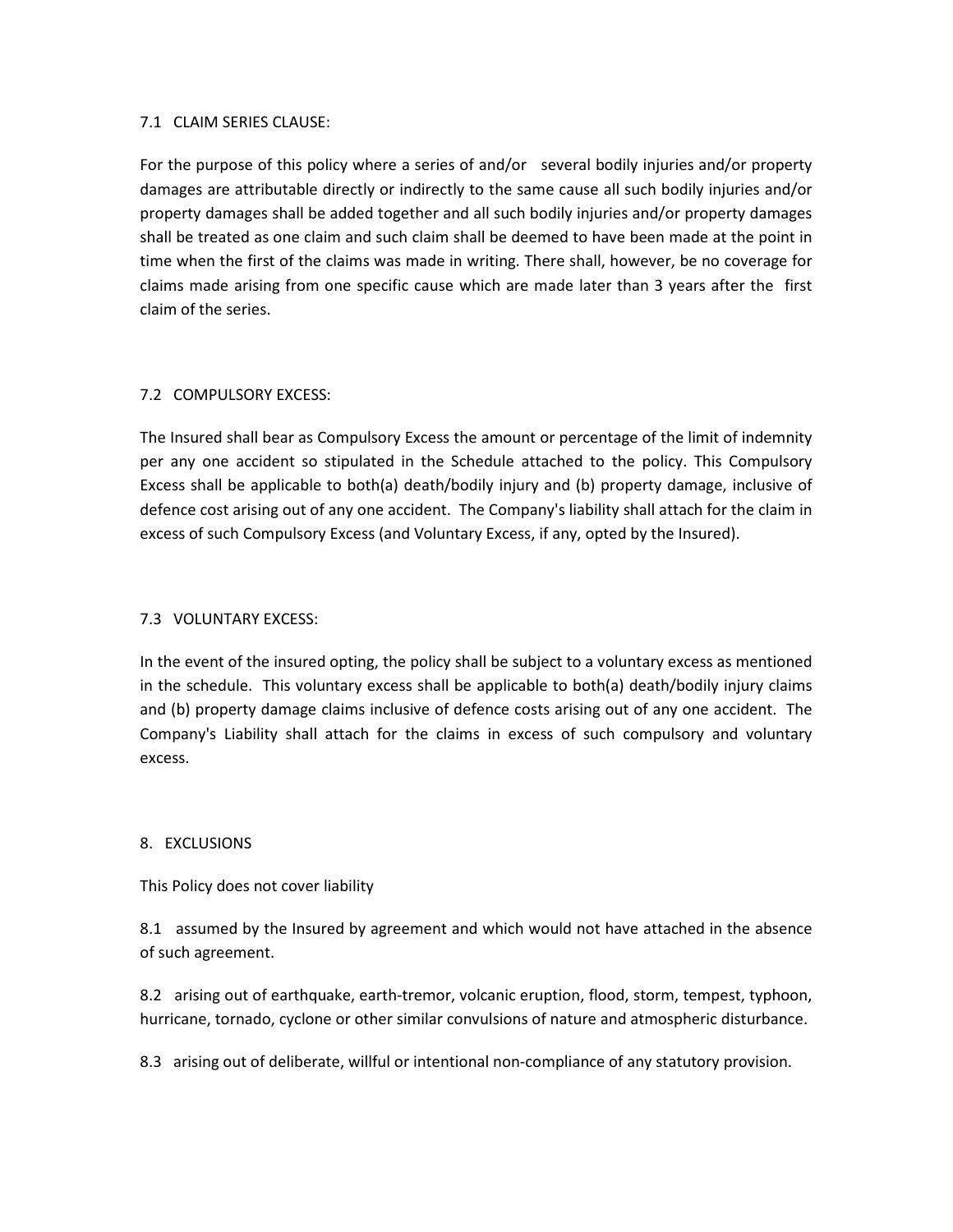8.4 arising out of loss of pure financial nature such as loss of goodwill, loss of market etc.

8.5 (a) arising out of all personal injuries such as libel, slander, false arrest, wrongful eviction, wrongful detention, defamation etc. and mental injury, anguish, or shock resulting there from;

(b) infringement of plans, copy-right, patent, trade name, trade mark, registered design;

8.6 arising out of fines, penalties, punitive or exemplary damages or any other damages resulting from the multiplication of compensatory damages.

8.7 directly or indirectly occasioned by, happening through or in consequence of war, invasion, act of foreign enemy, hostilities (whether war be declared or not), civil war, rebellion, revolution, insurrection or military or usurped power.

8.8 directly or indirectly caused by or contributed to by

(a) ionising radiations or contamination by radioactivity from any nuclear fuel or from any nuclear waste from the combustion of nuclear fuel;

 (b) the radioactive, toxic, explosive or other hazardous properties of any explosive nuclear assembly or nuclear component thereof;

This Policy does not cover liability for claims arising out of;

8.9 the ownership possession or use by or on behalf of the Insured of any motor vehicle or trailer for which compulsory insurance is required by legislation other than the following;

(a) claims caused by the use of any tool or plant forming part of or attached to or used in connection with any motor vehicle or trailer;

(b) claims arising beyond the limits of any carriageway or thoroughfare caused by the loading or unloading of any motor vehicle or trailer;

 (c) claims for damage to any bridge, weighbridge, road or anything beneath caused by the weight of any motor vehicle or trailer or of the load carried therein;

 (d) claims arising out of any motor vehicle or trailer temporarily in the Insured's custody or control for the purpose of parking.

8.10 transportation of materials and/or hazardous/dangerous substances outside Insured's premises unless specifically covered.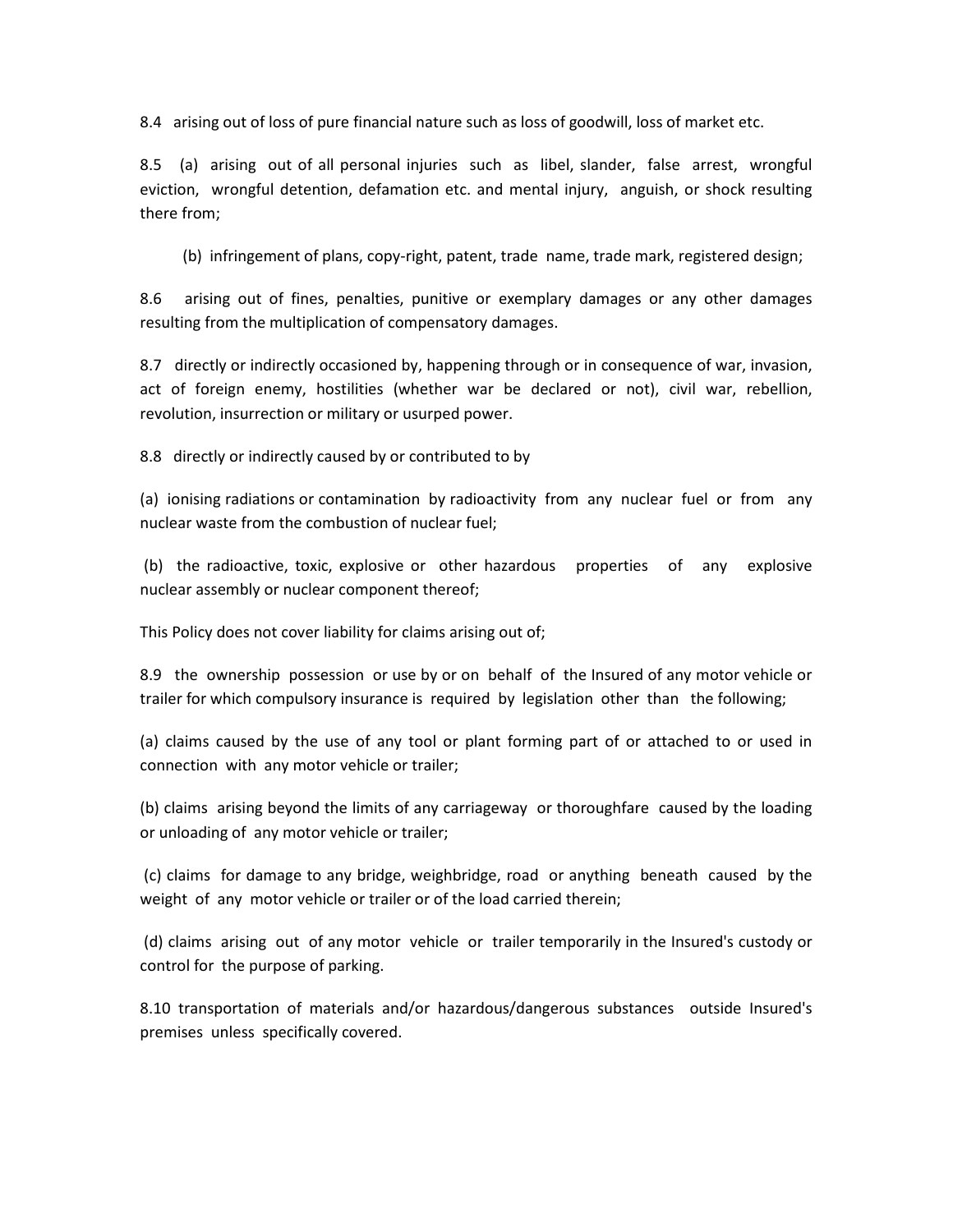8.11 the ownership possession or use by or on behalf of the Insured of any aircraft, watercraft or hovercraft.

8.12 damage to property owned leased or hired or under hire-purchase or on loan to the Insured or otherwise in the Insured's care custody or control other than the

(a) premises (or the contents thereof) temporarily occupied by the Insured for work thereon or other property temporarily in the Insured's possession for work thereon (but no indemnity is granted for damage to that part of the property on which the Insured is working and which arises out of such work).

(b) employees' and visitors' clothing and personal effects.

 (c) premises tenanted by the Insured to the extent that the Insured would be held legally liable in the absence of any specific agreement.

8.13 Injury and/or damage occurring prior to the Retroactive Date in the Schedule. Provided always that in the event of any injury or damage arising from continuous or continual inhalation, ingestion or application of any substance following the covered accident and where the Insured and Company cannot agree when the injury or damage occurred, then

 (a) Injury shall be deemed to have occurred when the claimant first consulted a qualified medical practitioner in respect of such injury;

 (b) Damage shall be deemed to have occurred when it first became evident to the claimant even if the cause was unknown.

 8.14the deliberate, conscious or intentional disregard of the Insured's technical or administrative management of the need to take all reasonable steps to prevent claims.

8.15 injury to any person under the contract of employment or apprenticeship with the Insured their contractor(s) and/or Sub-Contractor(s) when such Injury arises out of the execution of such contract.

8.16 liability more specifically insured elsewhere.

# 9. GENERAL CONDITIONS

9.1 The Insured shall give written notice to the Company as soon as reasonably practicable of any claim made against the Insured (or any specific event or circumstance that may give rise to a claim being made against the Insured) and which forms the subject of indemnity under this policy and shall give all such additional information as the Company may require. Every claim,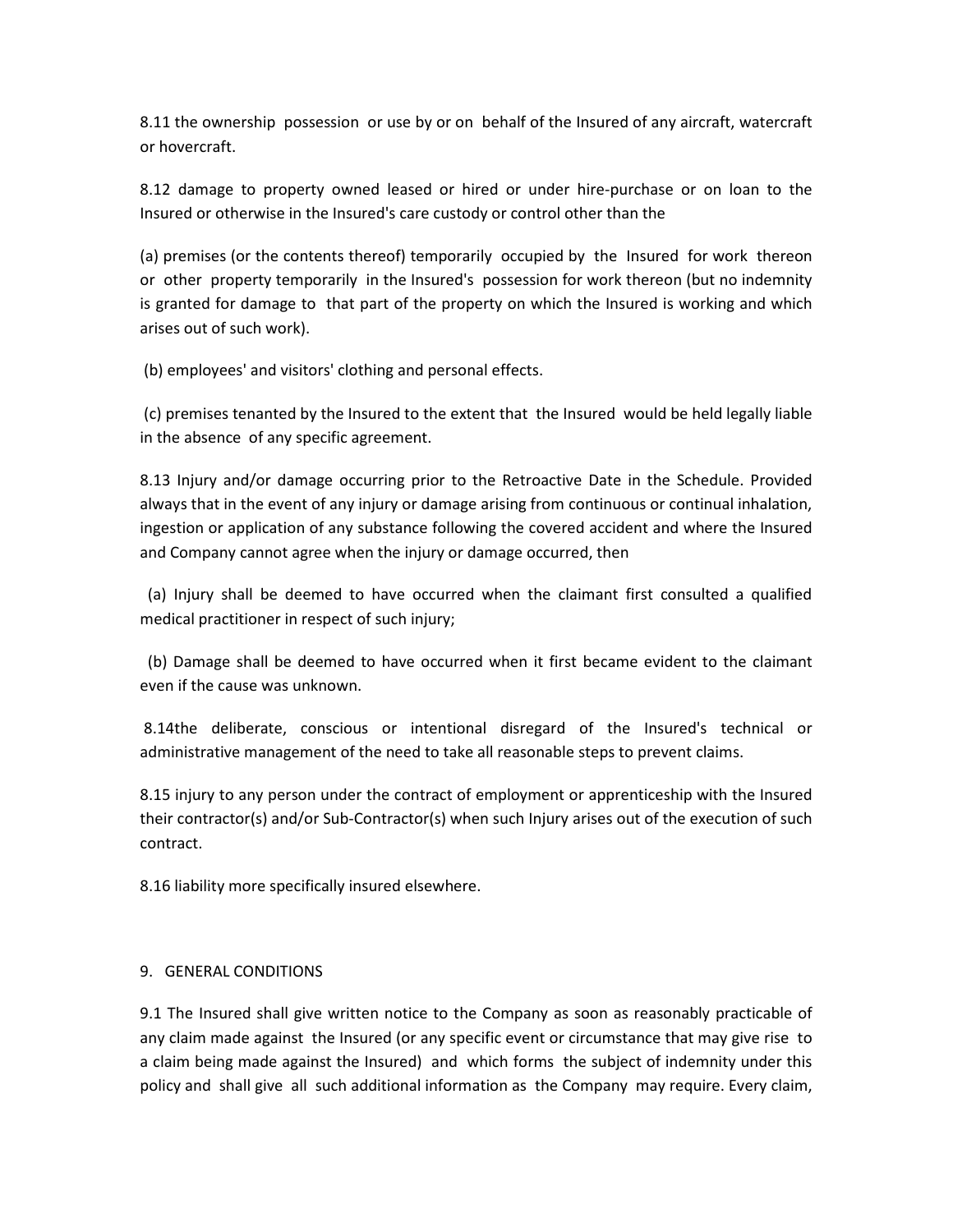writ, summons or process and all documents relating to the event shall be forwarded to the Company immediately they are received by the Insured.

9.2 No admission, offer, promise or payment shall be made or given by or on behalf of the Insured without the written consent of the Company.

9.3 The Company will have the right, but in no case the obligation, to take over and conduct in the name of the insured the defence of any claim and will have full discretion in the conduct of any proceedings and in the settlement of any claim and having taken over the defence of any claim may relinquish the same. All amounts expended by the Company in the defence settlement or payment of any claim will reduce the limits of indemnity specified in the Schedule of the Policy. In the event the Company, in its sole discretion, choose to exercise its right pursuant to this condition, no action taken by the Company in the exercise of such right will serve to modify or expand in any manner, the Company's liability or obligations under this policy beyond what the Company's liability or obligations would have been had it not exercised its rights under this condition.

9.4 The Insured shall give all such information and assistance as the Company may reasonably require.

9.5The Insured shall give notice as soon as reasonably practicable of any fact, event or circumstance which materially changes the information supplied to the Company at the time when this policy was effective, and the Company may amend the terms of this Policy according to the materiality of such change.

9.6 The Company may at any time pay to the Insured in connection with any claim or series of claims under this Policy to which an Indemnity Limit applies the amount of such Limit (after deduction of any sums already paid) or any lesser amount for which such claims can be settled and upon such payment being made the Company shall relinquish the conduct and control of and be under no further liability in connection with such claims.

9.7 The Policy and the Schedule shall be read together as one contract and any word or expression to which a specific meaning has been attached in any part of this Policy or the Schedule shall bear such specific meaning wherever it may appear. The terms, conditions and exclusions of this Policy (and any phrase or word contained therein) shall be interpreted in accordance with Indian Law.

9.8 The Insured shall keep accurate records of annual turnover which term shall include all leviable duties and at the time of renewal of Insurances declare such details as the Company may require. The Company shall at all reasonable time have free access to inspect such records.

9.9 If at the time of happening of any event resulting into a liability under this Policy, there be any other Public Liability Insurance or Insurances effected by the Insured or by any other person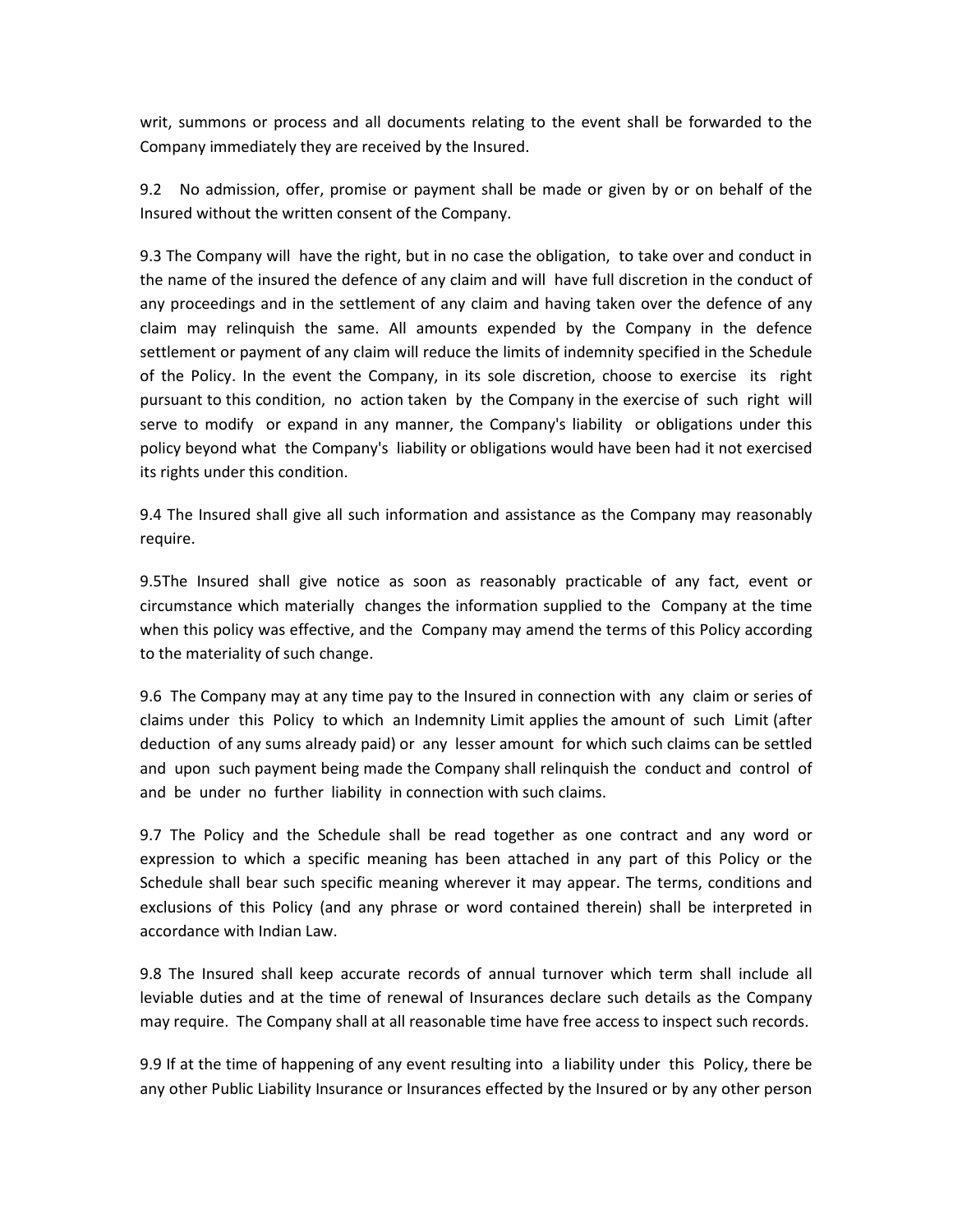covering the same liability, then the Company shall not be liable to pay or contribute more than its rate able proportion of such liability.

 9.9A This Policy does not cover liability which at the time of happening of any event resulting into such liability, be insured by or would, but for the existence of this policy, be insured by, any other Policy (but not a Public Liability Policy) or Policies, except in respect of any excess beyond the amount which could have been payable under such Policy/Policies, had this Insurance not been effected.

9.10 The Company may cancel this Policy by giving thirty days' notice in writing of such cancellation to the Insured's last known address and in such an event the Company will return a pro-rata portion of the premium (subject to a minimum retention of 25 per cent of the annual premium) for the unexpired part of the Insurance.

 The Policy may also be cancelled by the Insured by giving thirty days' notice in writing to the Company, in which event the Company will retain premium at short-period scale provided there is no claim under the Policy during the period of Insurance.

In case of any claim under the Policy no refund of premium shall be allowed.

9.11 In the event of liability arising under the policy or the payment of claim under the policy, the Limit of Indemnity per any one year under the Policy shall get reduced by the extent of quantum of liability to be paid or actual payment of such claim. Under no circumstances, it shall be permissible to reinstate the limit of indemnity to the original level, even on payment of extra premiums.

9.12 It is also hereby further expressly agreed and declared that if the Company shall disclaim liability to the Insured for any claim hereunder and such claim shall not within 12 calendar months from the date of such disclaimer have been made the subject matter of a suit in a court of law then the claim shall for all purposes be deemed to have been abandoned and shall not thereafter be recoverable hereunder.

9.13 The Company shall not be liable to make any payment under this Policy in respect of any claim if such claim shall be in any manner fraudulent or supported by any statement or device whether by Insured or by any person on behalf of the Insured and/or if the insurance has been continued in consequences of any material misstatement or the non-disclosure of any material information by or on behalf of the Insured.

# 9.14 POLICY DISPUTES CLAUSE

 Any dispute concerning the interpretation of the terms, conditions limitations and/or exclusions contained herein is understood and agreed to by both the Insured and the Company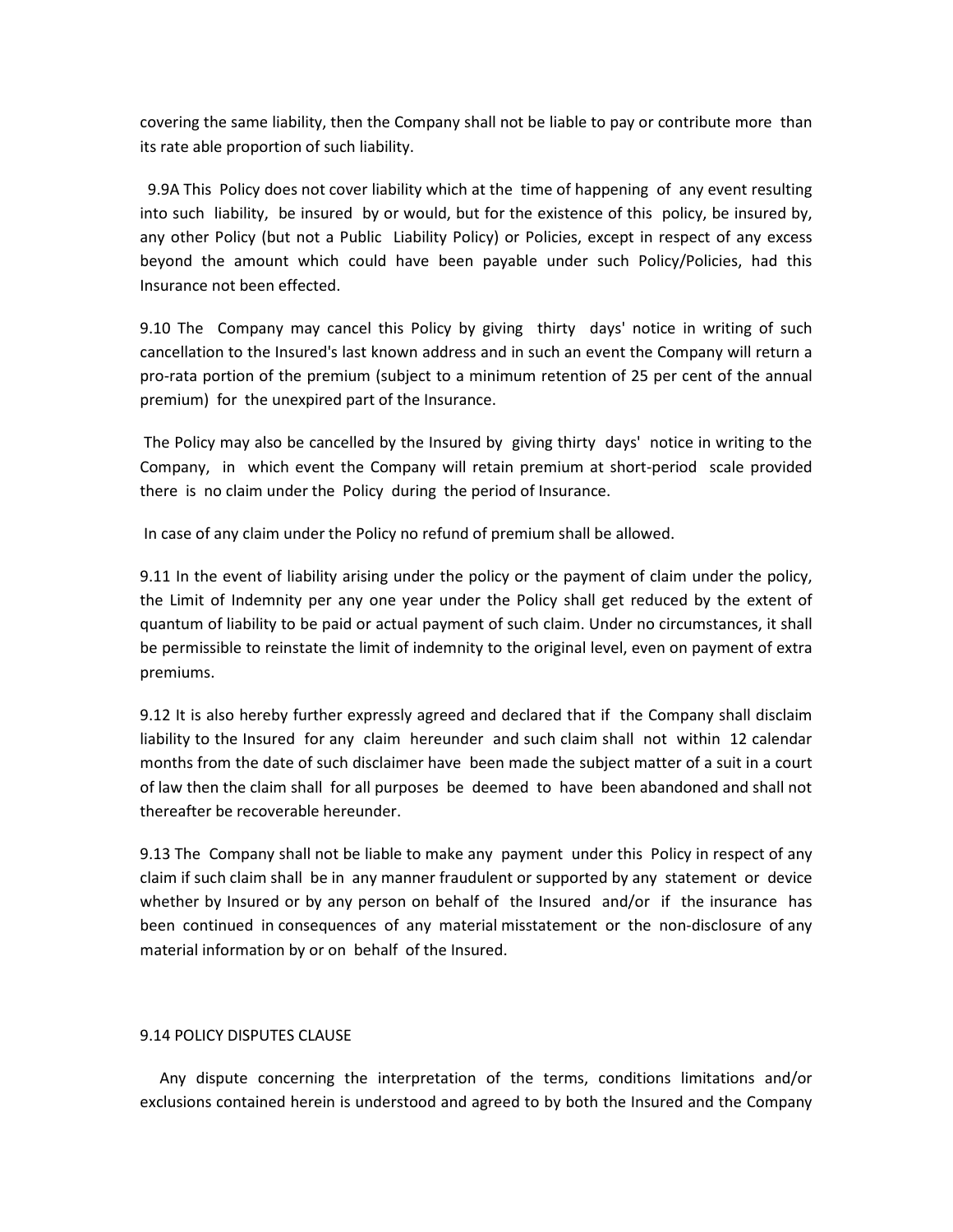to be subject to Indian Law. Each party agree to submit to the jurisdiction of any Court of competent jurisdiction within India and to comply with all requirements necessary to give such Court of Jurisdiction. All matters arising hereunder shall be determined in accordance with the law and practice of such Court.

N.B. IN THE EVENT OF DISHONOUR OF PREMIUM CHEQUE THE POLICY AUTOMATICALLY STANDS CANCELLED AS FROM INCEPTION.

# ENDORSEMENTS ATTACHED TO THE PUBLIC LIABILITY POLICY UPON PAYMENT OF ADDITIONAL PREMIUM AND SPECIFIC COVERAGE FOR THE

SAME BEING SPECIFIED IN THE POLICY SHEDULE.

# POLLUTION LIABILITY ENDORSEMENT

# INDUSTRIAL SEEPAGE, POLLUTION AND CONTAMINATION

This Insurance does not cover any liability for:

1. Death or Bodily Injury or loss of, damage to, or loss of use of property directly or indirectly caused by seepage, pollution or contamination, provided always that this paragraph (1) shall not apply to liability for death or bodily injury or loss of physical damage to or destruction of tangible property, or loss of use of such property damaged or destroyed, where such seepage, pollution or contamination is caused by a sudden, unintended and unexpected happening which takes place in its entirety at a specific time and place during the Policy period.

2. The reasonable cost of removing, nullifying or cleaning-up seeping, polluting or contaminating substances unless the seepage, pollution or contamination is caused by a sudden, unintended and unexpected happening which takes place in its entirety at a specific time and place during the Policy period whether a claim has been made or not against the insured.

3. Fines, penalties, punitive or exemplary damage. This clause shall not extend this Insurance to cover any liability which would not have been covered under this Insurance had this Clause not been attached, except in so far as detailed herein. This endorsement is granted in consideration of additional premium of Rs. \_\_\_\_\_\_\_\_\_\_\_\_\_\_\_ subject otherwise to the terms, exceptions, conditions and limitations of the within mentioned policy. Dated at \_\_\_\_\_\_\_\_ this \_\_\_\_\_\_\_\_\_\_\_ day of \_\_\_\_\_\_\_\_ 19\_For & on behalf of Authorised Signatory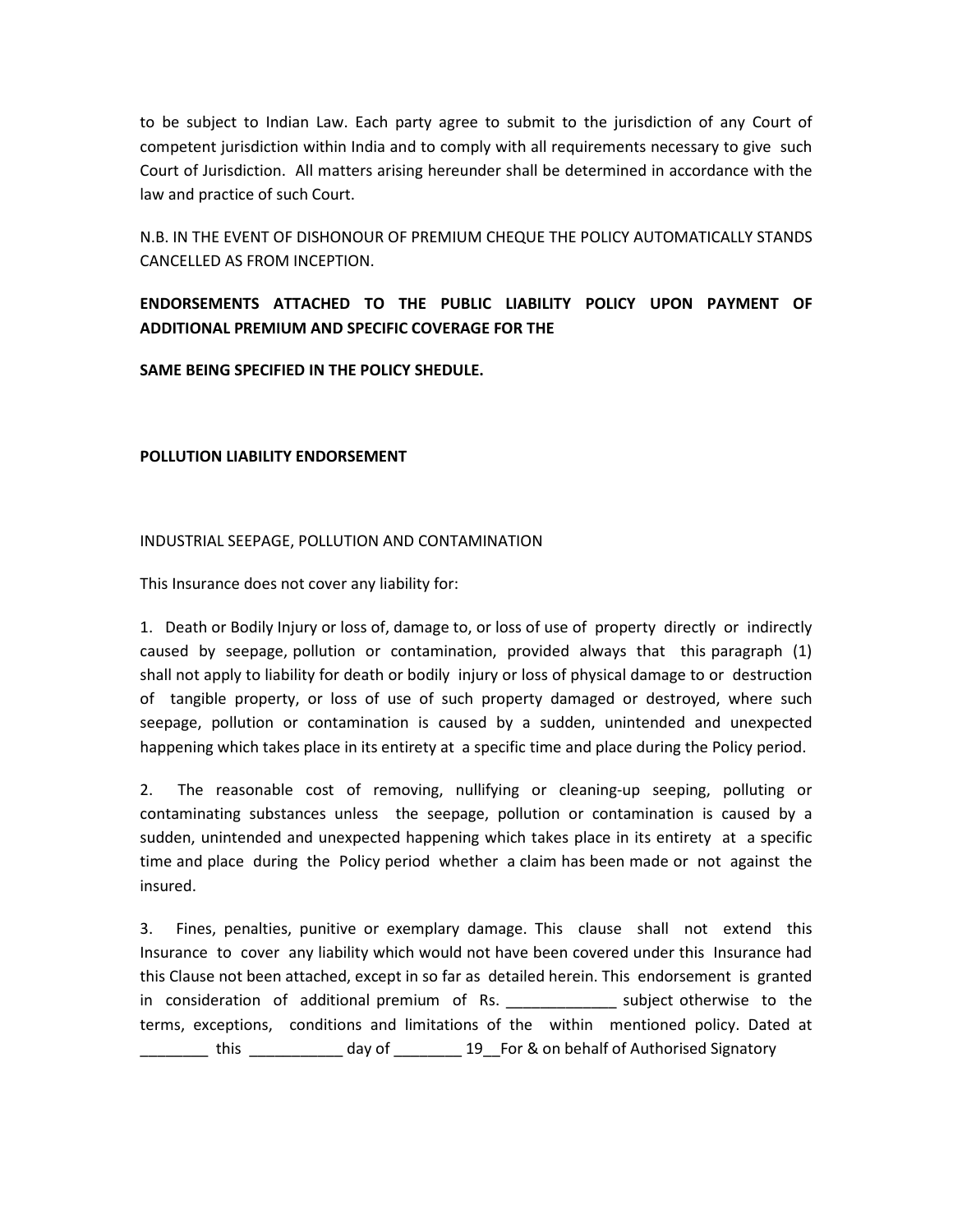# CARRIAGE OF EFFLUENTS (OUTSIDE THE PREMISES) EXTENSION.

NOTWITHSTANDING anything herein contained to the contrary and in consideration of an additional premium of Rs.  $\qquad \qquad$  it is hereby agreed and declared that the insurance under this policy shall extend to include legal liability of the Insured for death or bodily injury or loss of or damage to or loss of use of property arising out of accident directly caused by treated effluents whilst being carried by pipe lines outside the premises insured to the discharge point as declared to the Company and claims made during the policy period. It is expressly agreed and understands that the cover granted under the endorsement shall not include pollution risk, howsoever caused, unless specifically covered by attaching an appropriate clause.

Provided always that the statutory provisions as may be in force from time to time for treatment and discharge of effluents are complied with.

Also provided always that all other terms, conditions provisions and exceptions the policy shall apply to this extension as if they have incorporated herein.

Dated at \_\_\_\_\_\_\_\_\_\_\_\_\_\_\_ this \_\_\_\_\_\_\_\_\_\_\_ day of \_\_\_\_\_\_\_\_\_\_\_\_\_\_ 19 \_\_\_\_\_\_.

For and on behalf of

Authorised Signatory

#### Endorsement to cover liability arising out of Transportation

Endorsement No. \_\_\_\_\_\_\_\_\_\_ attached to and forming part of Public

Liability Policy No. \_\_\_\_\_\_\_\_\_\_\_\_\_\_\_\_\_\_.

Name of the Insured \_\_\_\_\_\_\_\_\_\_\_\_\_\_\_\_\_\_\_\_\_\_\_\_\_\_\_\_\_\_\_\_\_\_\_\_\_\_\_\_\_\_\_\_\_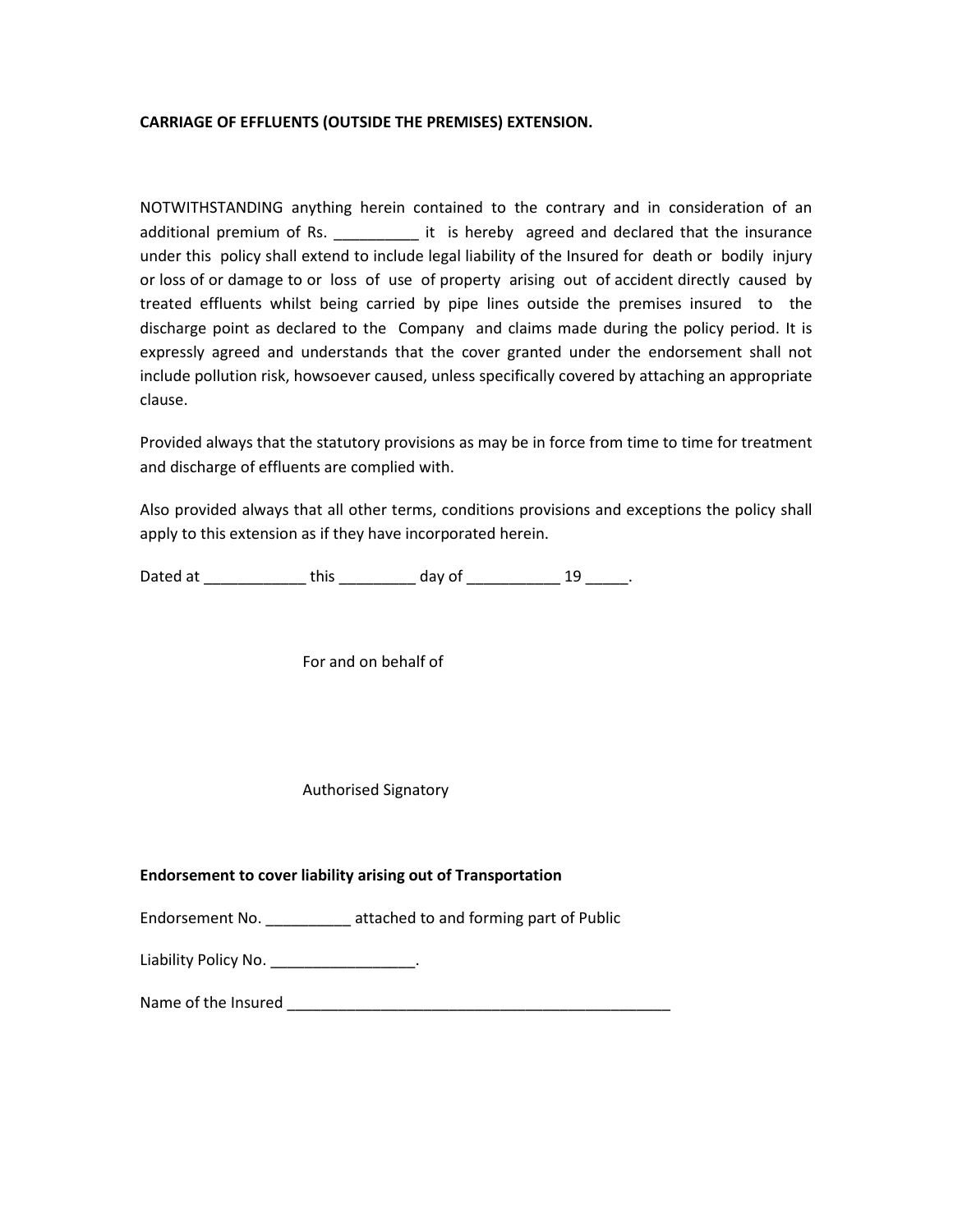NOTWITHSTANDING anything herein contained to the contrary and in consideration of an additional premium of Rs. The same it is hereby agreed and declared that the insurance under this policy shall extend to include legal liability of the Insured for death or bodily injury or loss of or damage to or loss of use of property arising out of accident directly caused by materials/dangerous or hazardous substances as per list submitted to the company whilst being transported by rail/road/pipeline and claims made during the policy period subject to limit of indemnity not exceeding the following which shall form part of the overall limit of indemnity as mentioned in the Schedule of the Policy.

Any One Accident:

Aggregate during the Policy Period:

It is expressly agreed and understood that the cover granted under the endorsement shall not include pollution risk, howsoever caused unless specifically covered by attaching an appropriate clause.

Provided always that the statutory provisions as may be in force from time to time for carriage of dangerous/hazardous substances are complied with.

Also provided always that all other terms, conditions, provisos and exceptions of the policy shall apply to this extension as if they have been incorporated herein.

Dated at \_\_\_\_\_\_\_\_\_ this \_\_\_\_\_\_\_\_\_\_\_ day of \_\_\_\_\_\_\_\_ 19

For & on behalf of

Authorised Signatory